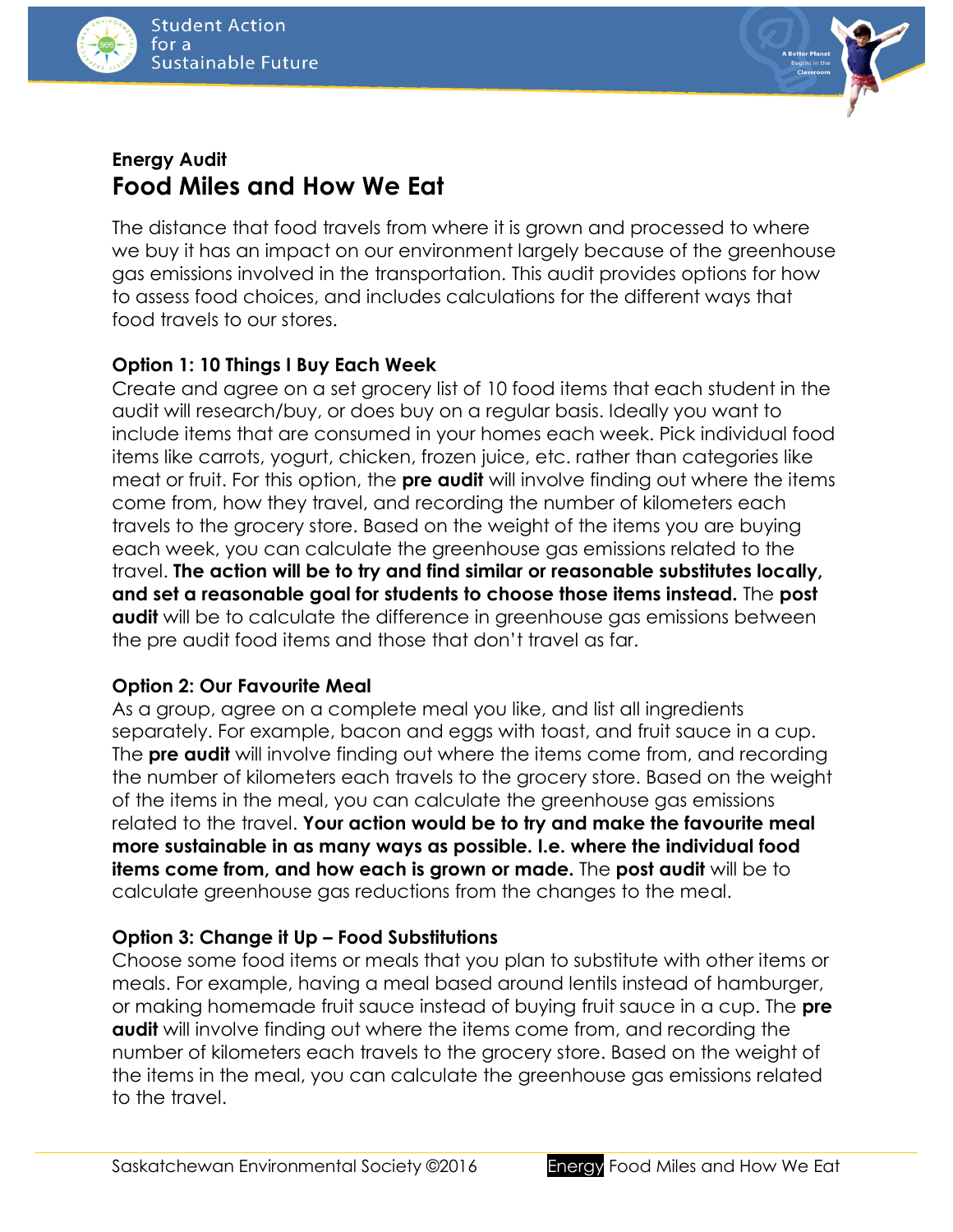



As well, how the food is grown or processed contributes to the greenhouse gas emissions. This website includes greenhouse gas emission comparisons for common proteins and vegetables. [http://www.ewg.org/meateatersguide/a](http://www.ewg.org/meateatersguide/a-meat-eaters-guide-to-climate-change-health-what-you-eat-matters/climate-and-environmental-impacts/)[meat-eaters-guide-to-climate-change-health-what-you-eat-matters/climate](http://www.ewg.org/meateatersguide/a-meat-eaters-guide-to-climate-change-health-what-you-eat-matters/climate-and-environmental-impacts/)[and-environmental-impacts/](http://www.ewg.org/meateatersguide/a-meat-eaters-guide-to-climate-change-health-what-you-eat-matters/climate-and-environmental-impacts/) **Your action would be to set reasonable goals for meal substitutions with local, less resource intensive production, more sustainable methods of food production or reduced packaging.** The **post audit** will be to calculate the difference in greenhouse gas emissions between meals made before and after food substitutions.

### **Option 4: Good Food Box Comparison**

For this audit, start by getting the Good Food Box (GFB), either the Sunshine box, Basic or Regular box every two weeks for the period of your project. (Cost approx \$20 - \$30 each box) Make use of the food in a variety of ways, by testing recipes, preparing shared school meals, or by distributing the food to students. Compare items in the GFB with similar items from grocery stores. Compare for cost as well as for food miles. For the **pre audit**, create a chart to keep track of where the grocery store foods come from, and calculate the greenhouse gas emissions related to the travel. Do the same, for the GFB items and their emissions. **Your action would be to have as many students and families as possible find alternative ways to bring local foods into their diet on a regular basis, such as by getting the GFB.** The **post audit** will be to calculate the difference in greenhouse gas emissions between the foods purchased from grocery stores and the foods in the GFB. As more families get the GFB, more greenhouse gas emissions will be reduced.

### **Calculating Greenhouse Gas Emissions**

Use the forms below to calculate the greenhouse gas emissions from travel by comparing food that travels by truck, rail, ship, or by air. Each vehicle produces different amounts of carbon dioxide emissions because of the energy needed to run it, and how much it can carry. This is called an **emissions factor** and it is the amount of carbon dioxide emitted from each kind of transport per tonne of food, for each kilometer it travels.

Use your best guess for how the food has traveled to your store, research how foods travel, or ask someone in the store if they can help you:

- If it is grown in North America, it will likely be coming by truck, or rail;
- If it is hardy, and comes from outside of North America, it will travel by ship;
- If it is perishable and delicate, and comes from outside of North America, it will likely arrive by airplane.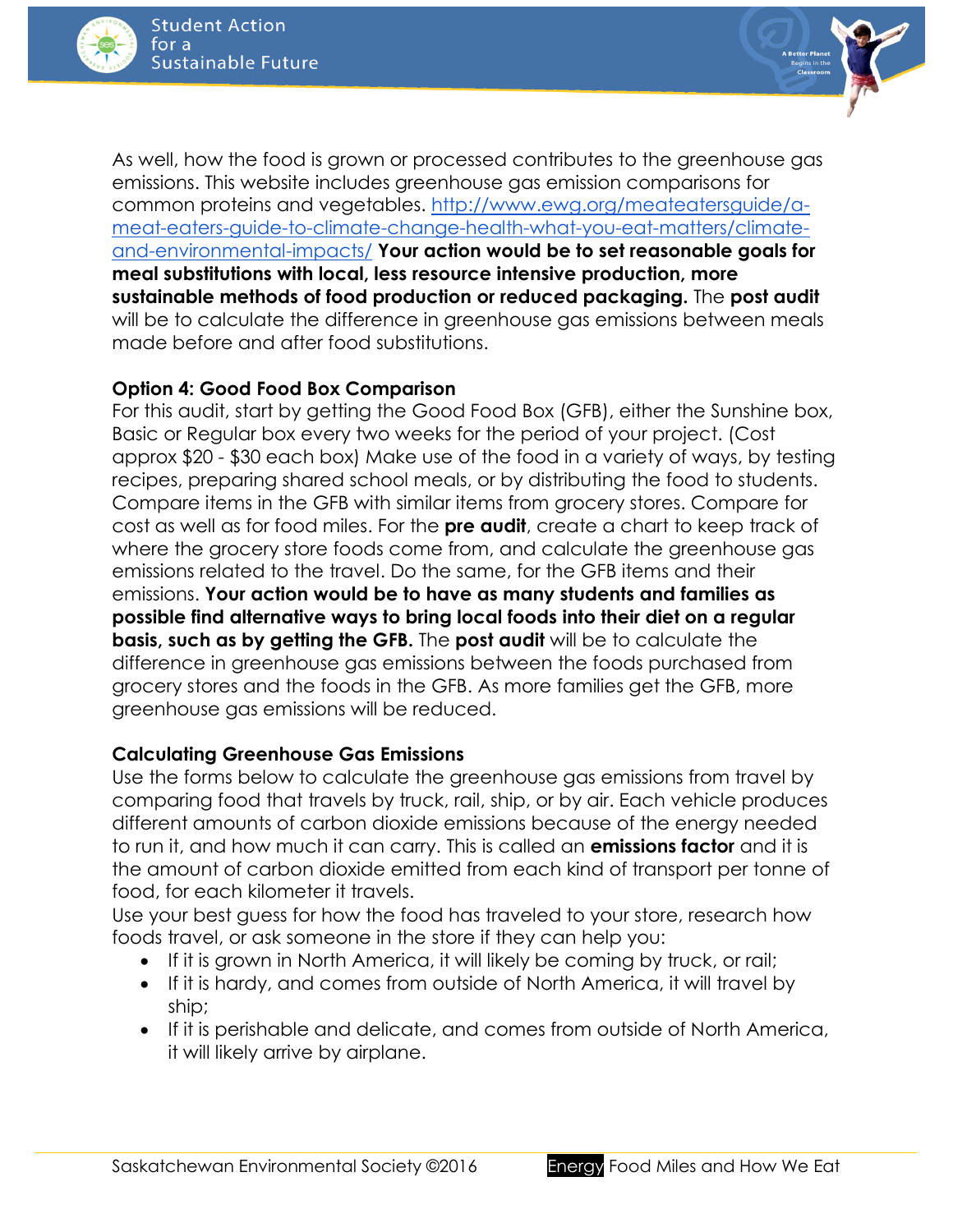



 Use the emission factor that fits the method of travel to make your calculation.

Truck  $0.18$  kgCO<sub>2e</sub>/tonne.km Air  $0.68 \text{ kgCO}_{2e}/\text{tonne}$ .km Rail  $0.018 \text{ kgCO}_{2e}/\text{tonne}$ .km Ship  $0.014 \text{ kgCO}_{2e}/\text{tonne}$ .km

Source: Christopher Weber and Scott Matthews. Food-Miles and the Relative Climate Impacts of Food Choices in the United States. Environmental Science and Technology. 2008, 42 (10) pp 3508-3513. Accessed on-line 14 Jan 2016.

 Extension: some foods travel in more than one way to where we buy them For example, bananas may travel by ship from South America and then by rail and truck to stores in Saskatchewan. To calculate greenhouse gas emissions in more detail, estimate the distance the food travels by each method from where it was grown, to where it was purchased.

### **Pre Campaign Audit**

For any of the above options, create a form, or use one of the forms below, that includes:

- food items
- date or week of food purchase
- weight of each quantity of food
- where food comes from/is grown (distance traveled to the store in kilometers)
- how it traveled by truck, rail, ship or air

Each student keeps track of his or her own food items. As a group, combine the information onto one form in order to calculate greenhouse gas emissions from travel. If students won't be doing the calculations themselves, they can use the simpler FORM A and FORM B. If they will be doing the calculations, use FORM C and FORM D.

**Mid Campaign Audit** (optional, helps to see how things are going) During the action period, record the same information as for the pre audit, on each food purchasing date. This data will show if students are changing purchasing behaviour to reduce food miles, and give some information about how to promote more change.

# **Post Campaign Audit**

After the action period, have students record the same information as for the pre audit, to see if they have successfully reduced greenhouse gas emissions related to changes they have made to the foods they buy.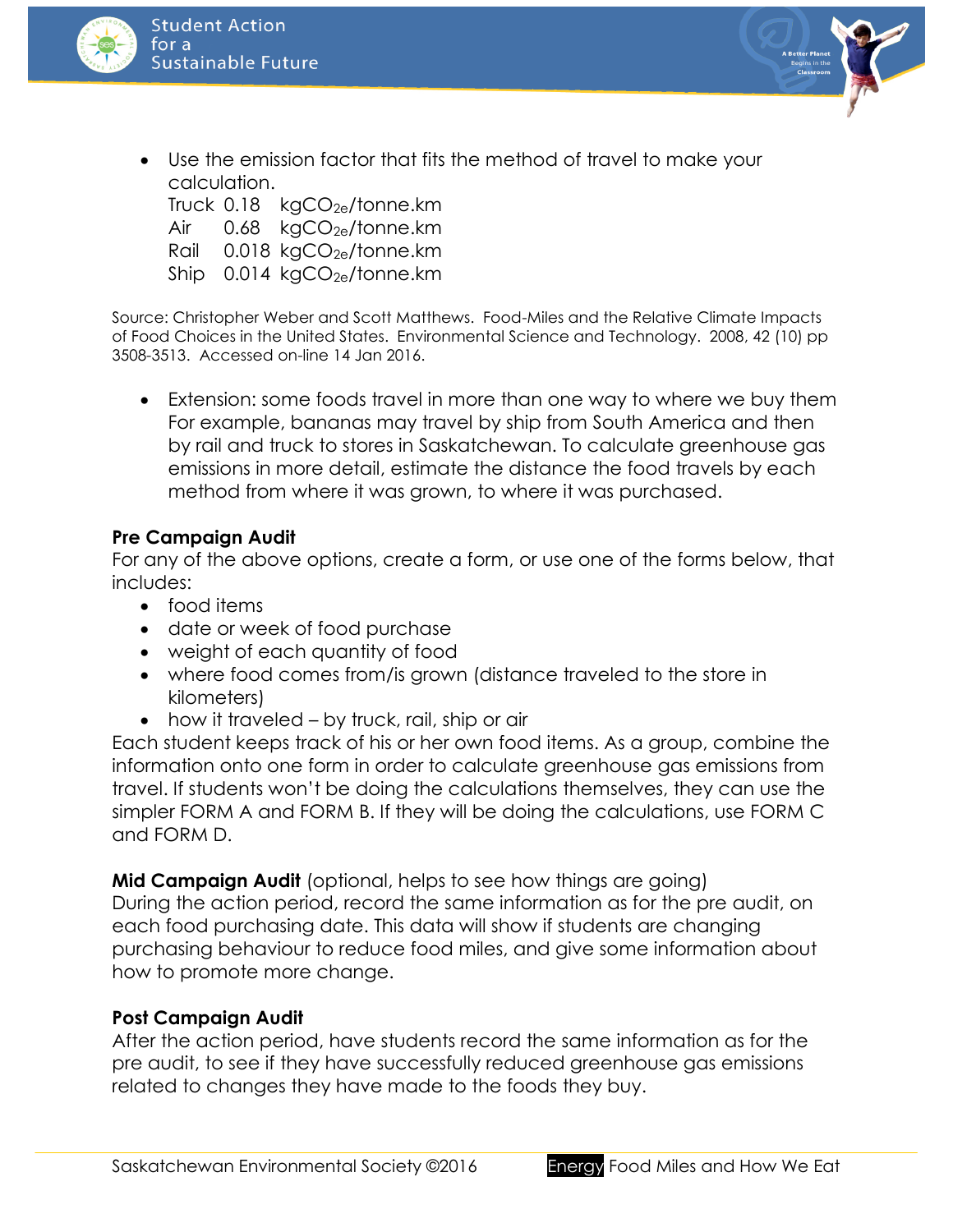



### **Curriculum Connections**

**Grade 4 Social Studies RW4.2** Investigate the importance of agriculture to the economy and culture of Saskatchewan. **Health Education AP4.1** Design and apply, with guidance, two fourday action plans that require communication related to healthy eating and physical activity, prevention/management of health challenges, negotiating disagreements, safety and protection, personal identity, and stressors.

**Grade 5 Science HB5.1** Analyze personal and societal requirements for, and impacts of, maintaining a healthy body. **Health Education USC5.1** Analyze personal eating practices.**AP5.1** Design and implement, with guidance, two five-day action plans that embrace health opportunities or address health challenges related to personal eating practices, changes of puberty, impact of illness/disease, identity and well-being, violence, peer pressure, and selfregulation. **Grade 5 Mathematics: Outcome N5.2**Analyze models of, develop strategies for, and carry out multiplication of whole numbers.**N5.3** Demonstrate, with and without concrete materials, an understanding of division (3-digit by 1-digit) and interpret remainders to solve problems.**N5.6** Demonstrate understanding of decimals to thousandths**P5.2** Write, solve, and verify solutions of single-variable, one-step equations with whole number coefficients and whole number solutions.**SP5.1** Differentiate between first-hand and second-hand data.**SP5.2**  Construct and interpret double bar graphs to draw conclusions.

Grade 6 Social Studies RW6.2 **Contribute to initiating and guiding change in local and global communities regarding environmental, social, and economic sustainability.**

**Mathematics: Outcome: N6.3** Demonstrate understanding of the order of operations on whole numbers (excluding exponents) with and without technology.

**N6.4** Extend understanding of multiplication and division to decimals (1-digit whole number multipliers and 1-digit natural number divisors).

**P6.1** Extend understanding of patterns and relationships in tables of values and graphs. **SP6.1** Extend understanding of data analysis to include: line graphs; graphs of discrete data; data collection through questionnaires, experiments, databases, and electronic media; interpolation and extrapolation.

**Grade 7 Social Studies RW7.3** Assess the ecological stewardship of economies of Canada and the circumpolar and Pacific Rim countries.

Health Education DM7.8 Examine and demonstrate personal commitment in making health decisions related to blood-borne pathogen information, safety practices, harmonious relationships, food choices, interpersonal skills, and morality.DM7.9 Examine health opportunities and challenges to establish personal commitment goal statements related to blood-borne pathogen information, safety practices, harmonious relationships, food choices, interpersonal skills, and morality.AP7.10 Design, implement, and evaluate three six-day action plans that demonstrate personal commitment to responsible health action related to bloodborne pathogen information, safety practices, harmonious relationships, food choices, interpersonal skills, and morality.

**Grade 7 Mathematics: Outcome: N7.2** Expand and demonstrate understanding of the addition, subtraction, multiplication, and division of decimals to greater numbers of decimal places, and the order of operations.

**SP7.1** Demonstrate an understanding of the measures of central tendency and range for sets of data.**SP7.2** Demonstrate an understanding of circle graphs.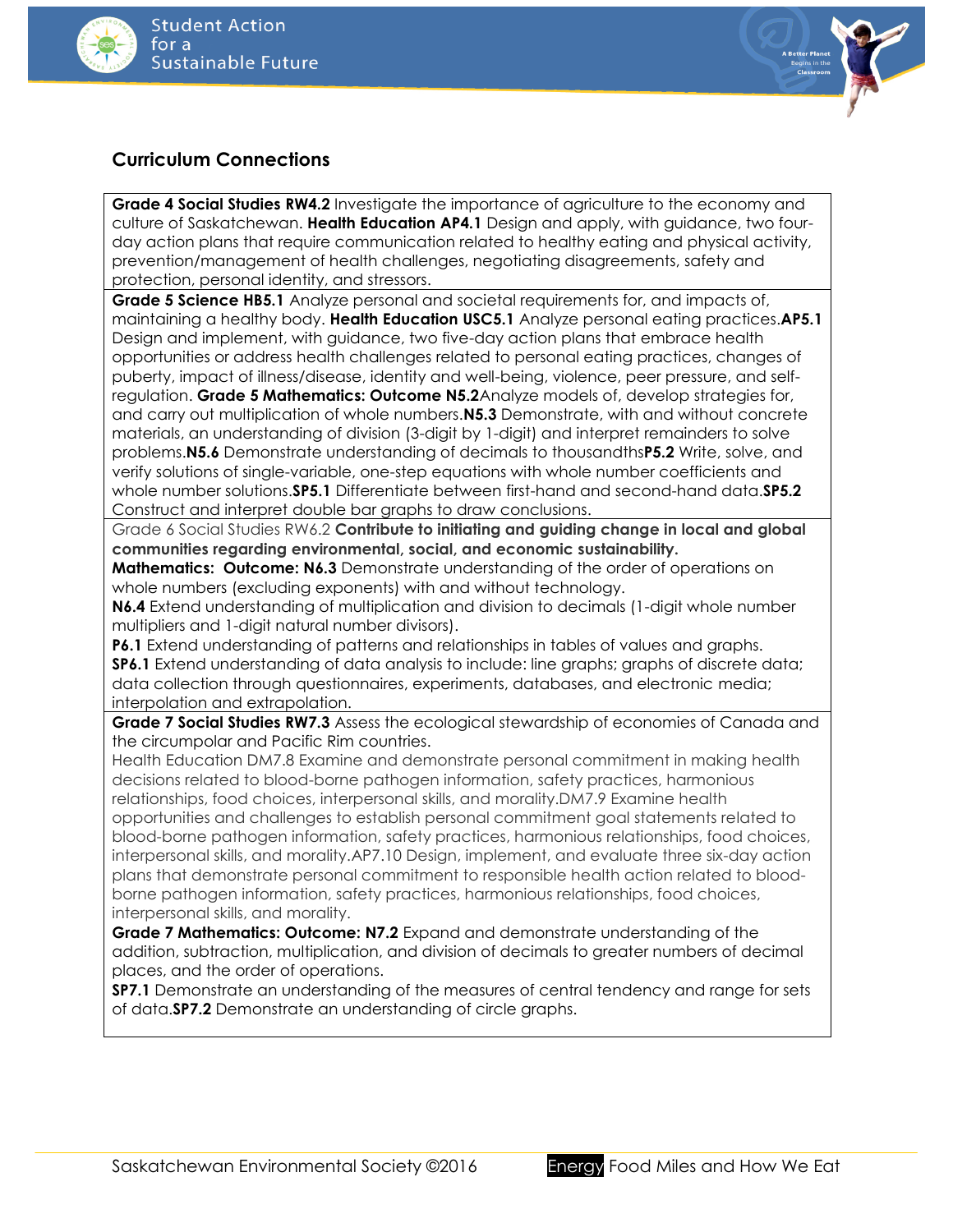



### **Curriculum Connections**

**Grade 8 Social Studies RW8.1** Analyze the social and environmental consequences of living in the Canadian mixed market economy based on consumerism. **RW8.2** Assess the implications of personal consumer choices.

**Health Education USC8.6** Examine and assess the concept of sustainability from many perspectives, and develop an understanding of its implications for the well-being of self, others, and the environment.AP8.10 Design, implement, and evaluate three seven-day action plans that establish multiple supports for responsible health action related to family roles and responsibilities, non-curable infections/diseases, violence and abuse, body image, sustainability, and sexual health.

**Mathematics: Outcome: N8.5** Demonstrate understanding of multiplication and division of integers concretely, pictorially, and symbolically.

**SP8.1** Analyze the modes of displaying data and the reasonableness of conclusions.

**Audit Forms A, B, C and D** – example forms and blank forms included below

For each food item purchase date, including the pre audit, mid campaign audit (optional), and post audit, each student fills out a form with their foods, then data for all students is added to a Master list for calculations.

**Emission factors (Column G):** Each vehicle produces different amounts of carbon dioxide emissions because of the energy needed to run it, and how much it can carry. Emissions factors are the amounts of carbon dioxide emitted from each kind of transport per tonne of food, for each kilometer it travels.

Truck  $0.18$  kgCO<sub>2e</sub>/tonne.km Rail 0.018 kgCO<sub>2e</sub>/tonne.km Air  $0.68 \text{ kgCO}_{2e}/\text{tonne.km}$ Ship  $0.014 \text{ kgCO}_{2e}/\text{tonne}$ .km

Source: Christopher Weber and Scott Matthews. Food-Miles and the Relative Climate Impacts of Food Choices in the United States. Environmental Science and Technology. 2008, 42 (10) pp 3508-3513. Accessed on-line 14 Jan 2016.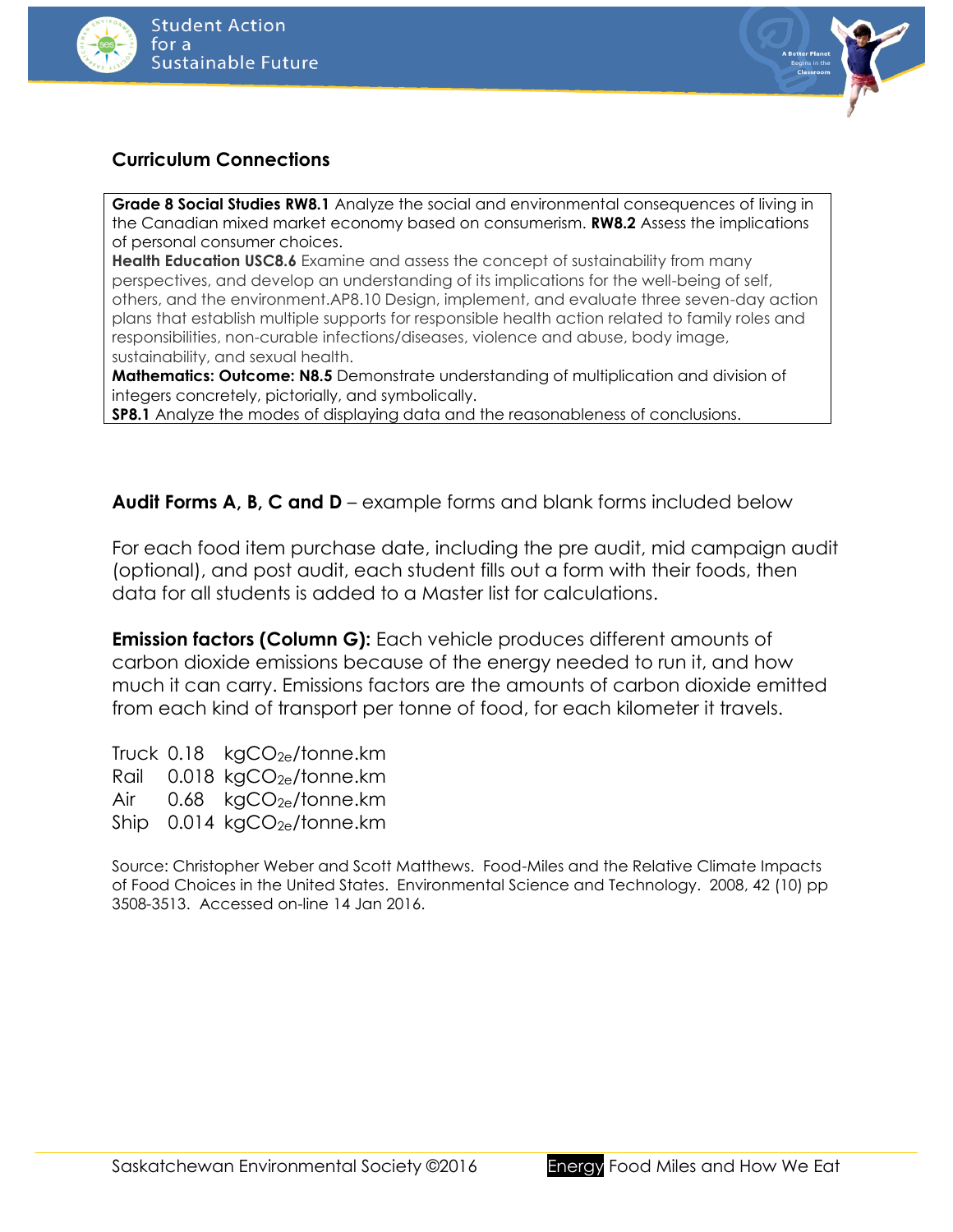



# **Explanation of Chart Abbreviations and Calculations**

| Information you have                                | <b>Abbreviation</b> | How you read it                                      |
|-----------------------------------------------------|---------------------|------------------------------------------------------|
| Mass (weight of food item)                          | kg                  | Kilogram                                             |
| Distance traveled (from where                       | km                  | Kilometers                                           |
| food is grown to where we buy                       |                     |                                                      |
| it)                                                 |                     |                                                      |
| Mass x Distance: kg x km=                           | kg.km               | Kilogram.kilometers                                  |
| Converting kg to tonnes: 1000kg                     | $kg.km \div 1000 =$ | Kilograms per kilometer                              |
| = 1 tonne. Mostly because food                      | tonne.km            | divided by 1000 equals                               |
| doesn't travel one kilogram at a                    |                     | tonnes per kilometer                                 |
| time, it comes in large containers                  |                     |                                                      |
| of 1 tonne or more.                                 |                     |                                                      |
| Carbon dioxide emissions                            | CO <sub>2e</sub>    | Carbon dioxide equivalent                            |
|                                                     |                     | emissions (the small $_e$                            |
|                                                     |                     | means equivalent                                     |
|                                                     |                     | because there are other                              |
|                                                     |                     | greenhouse gas emissions<br>that have been converted |
|                                                     |                     | to amounts "equivalent                               |
|                                                     |                     | to" the warming potential                            |
|                                                     |                     | of carbon dioxide                                    |
| <b>Emissions Factors: Each vehicle</b>              |                     |                                                      |
| produces different amounts of                       |                     |                                                      |
| carbon dioxide emissions                            |                     |                                                      |
| because of the energy needed                        |                     |                                                      |
| to run it, and how much it can                      |                     |                                                      |
| carry. A truck can't carry much                     |                     |                                                      |
| but it doesn't use nearly as much                   |                     |                                                      |
| fuel as an airplane. Ships use a                    |                     |                                                      |
| lot of fuel but they can carry                      |                     |                                                      |
| huge amounts of food (think of                      |                     |                                                      |
| all the shipping containers you                     |                     |                                                      |
| see stacked on a ship).                             |                     |                                                      |
| Emissions factors are the                           |                     |                                                      |
| amounts of carbon dioxide                           |                     |                                                      |
| emitted from each kind of                           |                     |                                                      |
| transport per tonne of food, for                    |                     |                                                      |
| each kilometer it travels.                          | $kgCO2e$ /          | Kilograms of carbon                                  |
| <b>Truck 0.18</b> $kgCO_{2e}/tonne.km$              | tonne.km            | dioxide, emitted per tonne                           |
| Rail<br>$0.018$ kgCO <sub>2e</sub> /tonne.km        |                     | of mass, per kilometer                               |
| Air<br>$kgCO_{2e}/tonne.km$<br>0.68                 |                     | travelled                                            |
| $0.014$ kgCO <sub>2e</sub> /tonne.km<br><b>Ship</b> |                     |                                                      |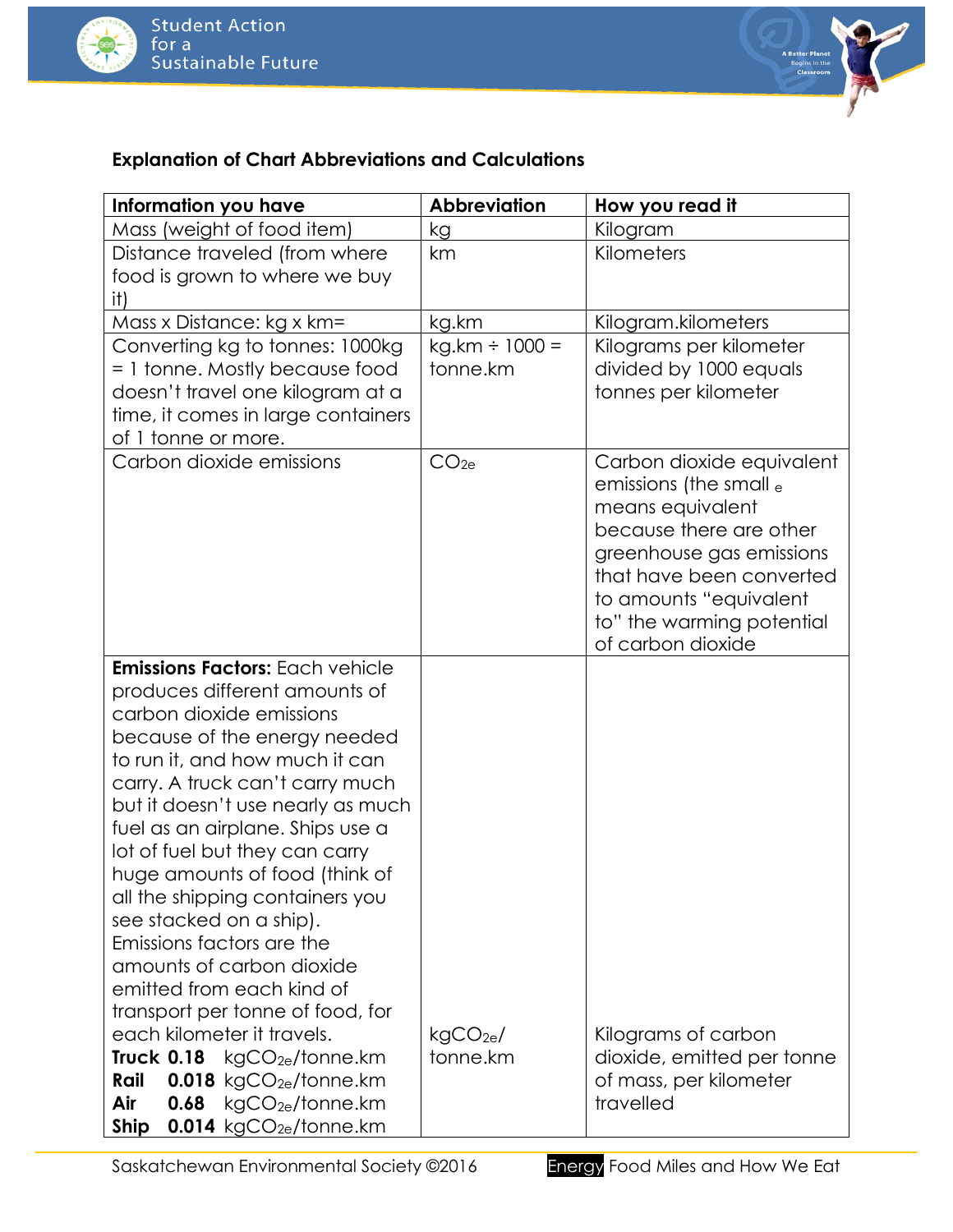



| Calculating carbon dioxide<br>emissions of food:<br>Use the emissions factor of the<br>vehicle that brought it from<br>where it was grown to where<br>we bought it. Multiply that by<br>the tonne.km of the food you<br>bought. Because the emissions<br>factor and the food item are<br>both recorded in tonne.km,<br>they cancel each other out,<br>and your answer is recorded as<br>kqCO <sub>2e</sub> | Eg truck<br>0.18kgCO <sub>2e</sub><br>/tonne.km x<br>$tonne.km =$<br>kgCO <sub>2e</sub> |  |
|------------------------------------------------------------------------------------------------------------------------------------------------------------------------------------------------------------------------------------------------------------------------------------------------------------------------------------------------------------------------------------------------------------|-----------------------------------------------------------------------------------------|--|
|                                                                                                                                                                                                                                                                                                                                                                                                            |                                                                                         |  |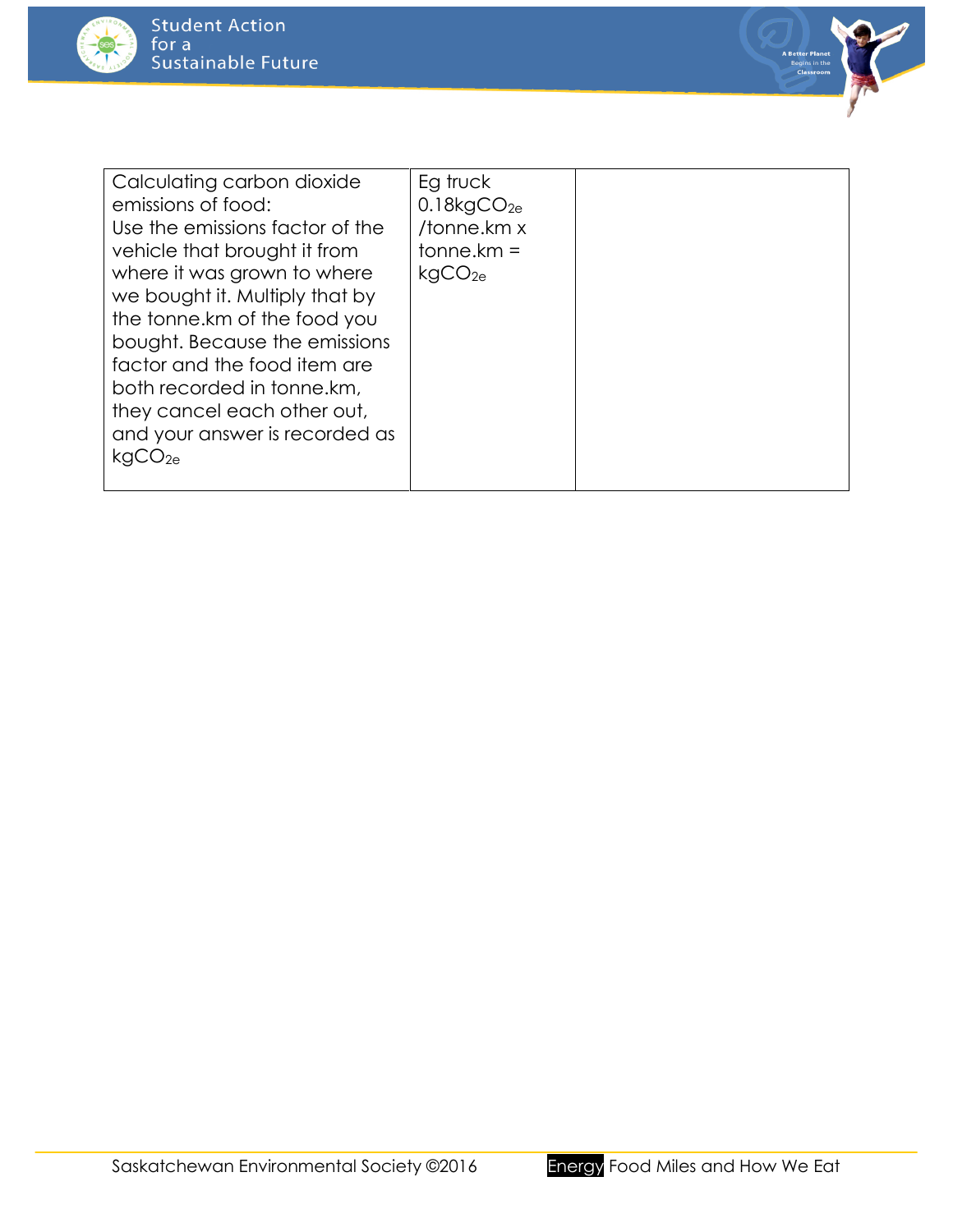



### **Individual Student FORM A example– No Calculations**

### **Date of Food Purchase –** Jan 25-29 **Student –** Angie

| <b>Food Item</b> | <b>Total mass</b><br>(kg) | Where did it come from?/<br>What distance did it travel?/<br>How did it travel (truck, ship, air)? |
|------------------|---------------------------|----------------------------------------------------------------------------------------------------|
| A                |                           | D                                                                                                  |
| 1.carrots        | $0.2$ kg                  | California /3000km/truck                                                                           |
| 2.hamburger      | kg                        | Alberta/600km/truck                                                                                |
| 3.bananas        | .5kg                      | Equador/6600km/ship                                                                                |
| 4.blackberries   | 0.2kg                     | Chile/10,500km/air                                                                                 |
| 5.rice           |                           |                                                                                                    |
| 6.potatoes       |                           |                                                                                                    |
| 7.               |                           |                                                                                                    |
| 8.               |                           |                                                                                                    |
| 9.               |                           |                                                                                                    |
| 10.              |                           |                                                                                                    |

#### **Individual Student FORM A – No Calculations**

| Date of Food Purchase -<br>Student- |                   |                                       |  |  |  |
|-------------------------------------|-------------------|---------------------------------------|--|--|--|
| <b>Food Item</b>                    | <b>Total mass</b> | Where did it come from?/              |  |  |  |
|                                     | (kg)              | What distance did it travel?/         |  |  |  |
|                                     |                   | How did it travel (truck, ship, air)? |  |  |  |
| A                                   | C                 | D                                     |  |  |  |
|                                     |                   |                                       |  |  |  |
| 2.                                  |                   |                                       |  |  |  |
| 3.                                  |                   |                                       |  |  |  |
| 4.                                  |                   |                                       |  |  |  |
| 5.                                  |                   |                                       |  |  |  |
| 6.                                  |                   |                                       |  |  |  |
| 7.                                  |                   |                                       |  |  |  |
| 8.                                  |                   |                                       |  |  |  |
| 9.                                  |                   |                                       |  |  |  |
| 10.                                 |                   |                                       |  |  |  |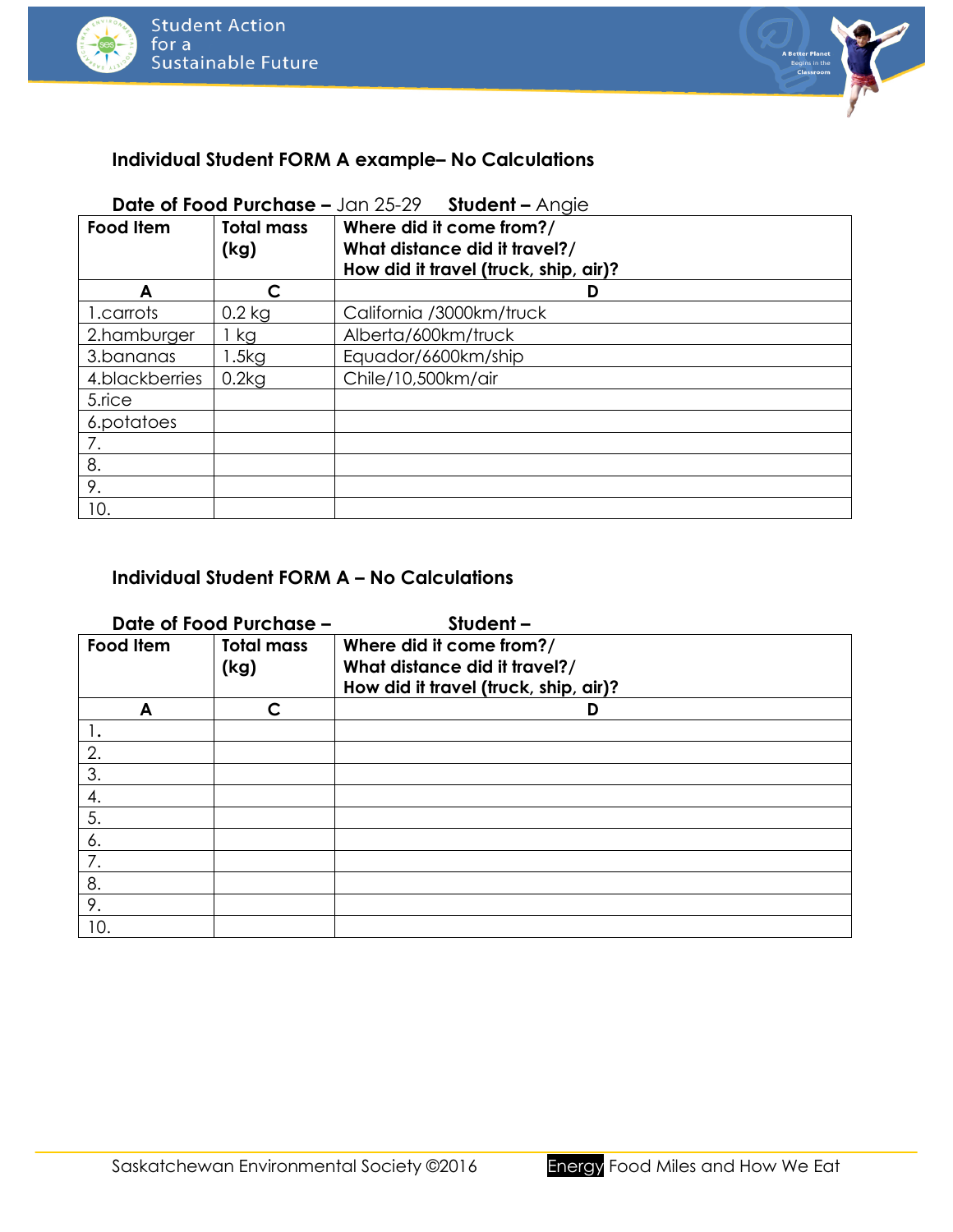



**Master List FORM B example – No calculations** - One page per food item

| Food Item  | Person | <b>Total mass</b><br>(kg) | Where did it come from?/<br>What distance did it travel?/<br>How did it travel (truck, ship, air)? |
|------------|--------|---------------------------|----------------------------------------------------------------------------------------------------|
| A          |        | C                         |                                                                                                    |
| 1. carrots | Angie  | $0.2$ kg                  | California/3000km/truck                                                                            |
|            | Pam    | kg                        | Rosetown/150km/truck                                                                               |
|            | Joe    | 5 kg                      | Washington/ 1500km/truck                                                                           |
|            |        |                           |                                                                                                    |
|            |        |                           |                                                                                                    |

**Master List FORM B – No calculations** - One page per food item

| Food Item | Person      | <b>Total mass</b><br>(kg) | Where did it come from?/<br>What distance did it travel?/<br>How did it travel (truck, ship, air)? |
|-----------|-------------|---------------------------|----------------------------------------------------------------------------------------------------|
| A         | $\mathsf B$ | $\mathsf{C}$              | D                                                                                                  |
|           |             |                           |                                                                                                    |
|           |             |                           |                                                                                                    |
|           |             |                           |                                                                                                    |
|           |             |                           |                                                                                                    |
|           |             |                           |                                                                                                    |
|           |             |                           |                                                                                                    |
|           |             |                           |                                                                                                    |
|           |             |                           |                                                                                                    |
|           |             |                           |                                                                                                    |
|           |             |                           |                                                                                                    |
|           |             |                           |                                                                                                    |
|           |             |                           |                                                                                                    |
|           |             |                           |                                                                                                    |
|           |             |                           |                                                                                                    |
|           |             |                           |                                                                                                    |
|           |             |                           |                                                                                                    |
|           |             |                           |                                                                                                    |
|           |             |                           |                                                                                                    |
|           |             |                           |                                                                                                    |
|           |             |                           |                                                                                                    |
|           |             |                           |                                                                                                    |
|           |             |                           |                                                                                                    |
|           |             |                           |                                                                                                    |
|           |             |                           |                                                                                                    |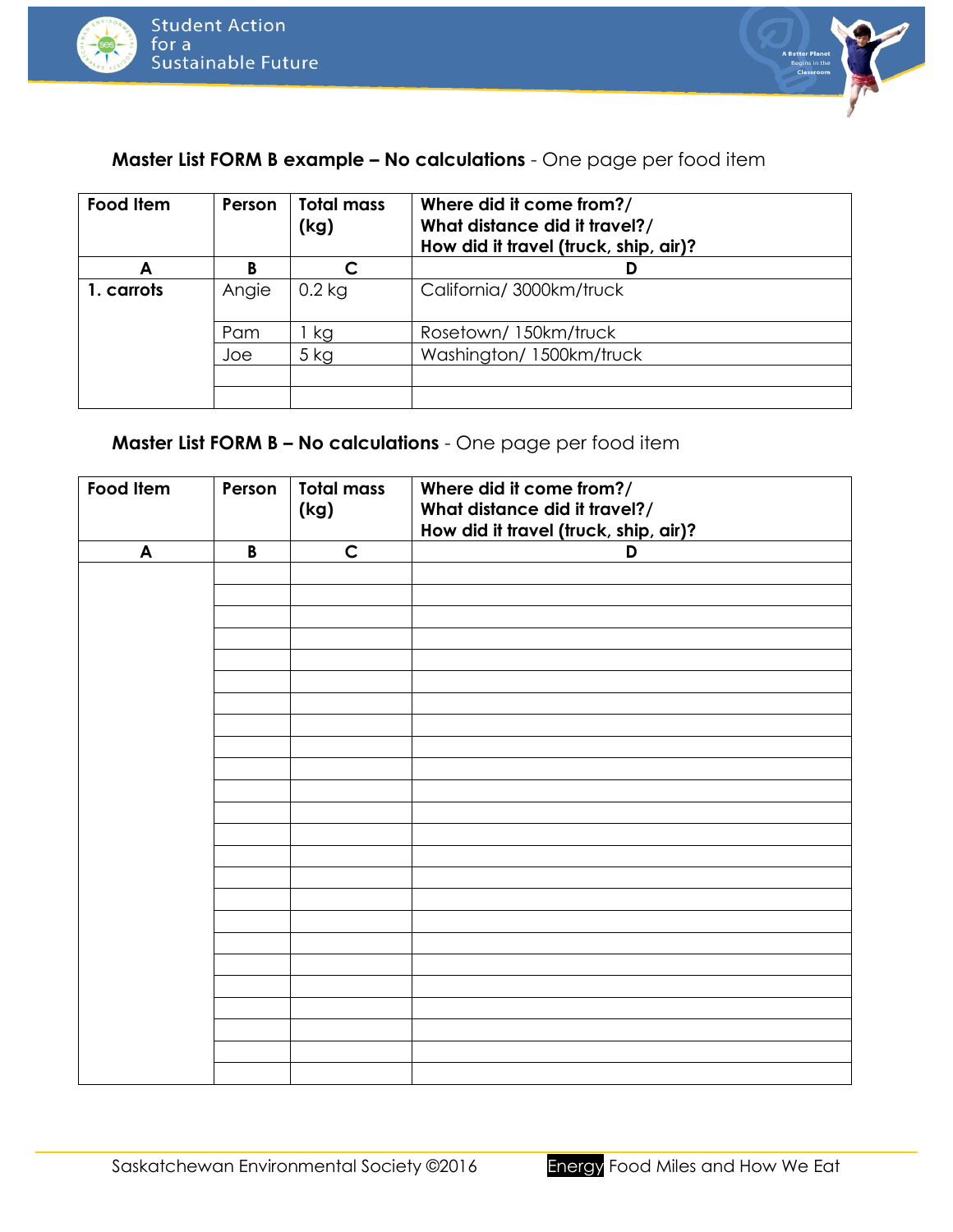



# **Individual Student FORM C example – Calculations**

|                | Date of Food Purchase - Jan 25-29 |                                                                                                                |                                                 | <b>Student - Angie</b>                                      |                                                                                              |
|----------------|-----------------------------------|----------------------------------------------------------------------------------------------------------------|-------------------------------------------------|-------------------------------------------------------------|----------------------------------------------------------------------------------------------|
| Food Item      | <b>Total mass</b><br>(kg)         | Where did it come from?/<br>What distance did it<br>travel?/<br>How did it travel (truck,<br>rail, ship, air)? | Mass (kg) x<br><b>Distance</b><br>Traveled (km) | <b>Convert to tonnes</b><br>x km<br>Divide by 1000          | KgCO <sub>2e</sub><br>$=$ tonne.km $x$<br>emission factor                                    |
| A              | $\mathsf{C}$                      | D                                                                                                              | E.                                              |                                                             | G                                                                                            |
|                |                                   |                                                                                                                | $= C \times D$                                  | $= E/1000$                                                  | $=$ F x emission<br>factor                                                                   |
| 1.carrots      | $0.2$ kg                          | California/3000km/truck                                                                                        | $=0.2$ kg x<br>3000km<br>$=600$ kg.km           | $= 600$ kg.km $\div$ 1000<br>kg/tonne<br>$=0.6$ tonne. $km$ | $=0.6$ tonne.km $x$<br>0.18<br>kgCO <sub>2e</sub> /tonne.km<br>$= 0.108$ kgCO <sub>2e</sub>  |
| 2.hamburger    | kg                                | Alberta/600km/truck                                                                                            | $=600$ kg.km                                    | $=0.6$ tonne. $km$                                          | $=0.108$ kgCO <sub>2e</sub>                                                                  |
| 3.bananas      | .5kg                              | Equador/6600km/ship                                                                                            | =9900 kg.km                                     | $=$ 9.9 tonne. $km$                                         | $=0.138$ kgCO <sub>2e</sub>                                                                  |
| 4.blackberries | 0.2kg                             | Chile/10,500km/air                                                                                             | $= 2100$ kg.km                                  | $=2.1$ tonne. $km$                                          | $=1.42$ kgCO <sub>2e</sub>                                                                   |
| Total          |                                   |                                                                                                                |                                                 |                                                             | Total kgCO <sub>2e</sub><br>$=0.108 + 0.108 +$<br>$0.138 + 1.42 =$<br>1.77kgCO <sub>2e</sub> |

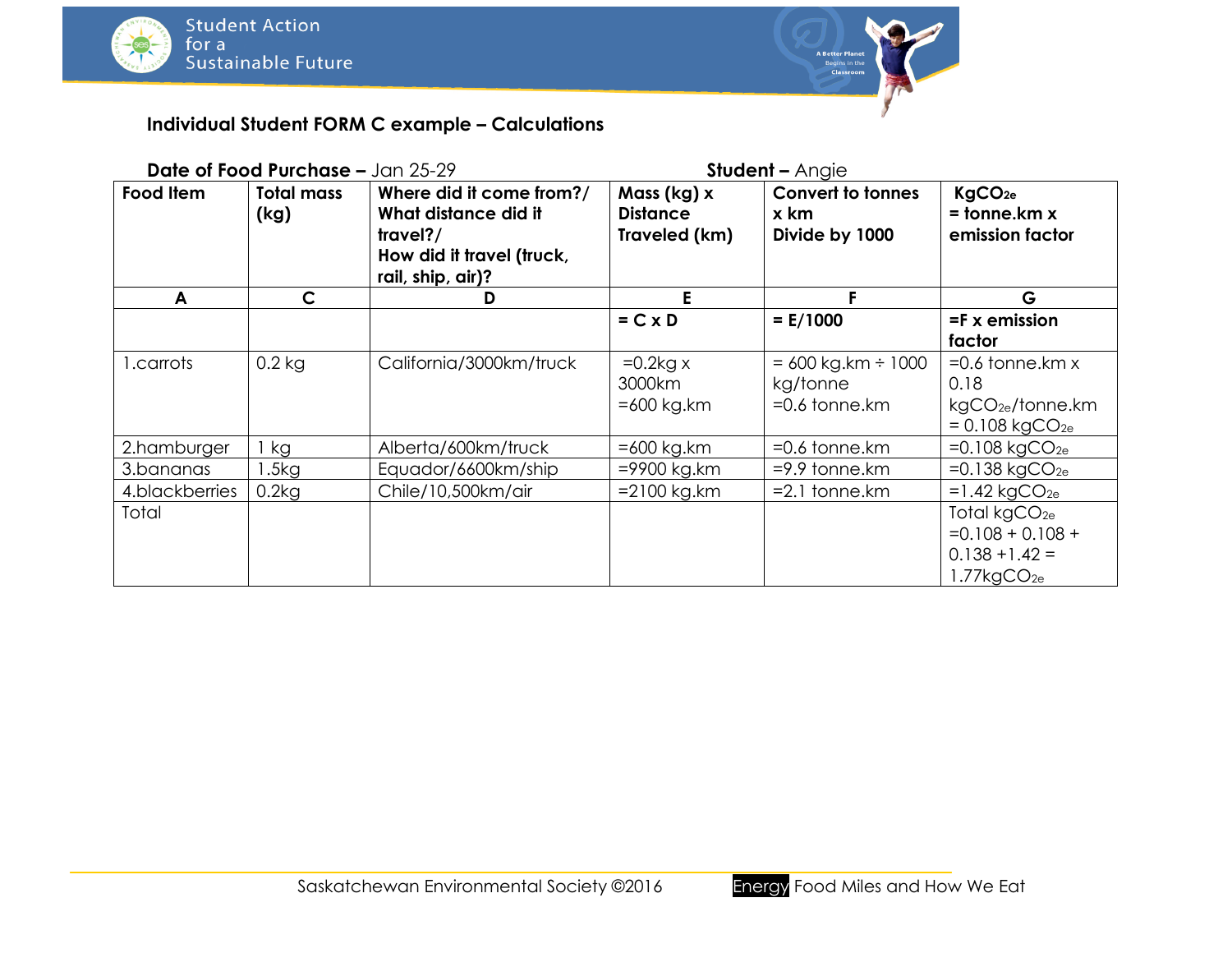

# **Individual Student FORM C – Calculations**

|           | Date of Food Purchase -   |                                                                                                                | Student-                                        |                                                    |                                                           |
|-----------|---------------------------|----------------------------------------------------------------------------------------------------------------|-------------------------------------------------|----------------------------------------------------|-----------------------------------------------------------|
| Food Item | <b>Total mass</b><br>(kg) | Where did it come from?/<br>What distance did it<br>travel?/<br>How did it travel (truck,<br>rail, ship, air)? | Mass (kg) x<br><b>Distance</b><br>Traveled (km) | <b>Convert to tonnes</b><br>x km<br>Divide by 1000 | KgCO <sub>2e</sub><br>$=$ tonne.km $x$<br>emission factor |
| A         | $\mathsf{C}$              | D                                                                                                              | E                                               |                                                    | G                                                         |
|           |                           |                                                                                                                | $= C \times D$                                  | $= E/1000$                                         | $=$ F x emission<br>factor                                |
| 1.        |                           |                                                                                                                |                                                 |                                                    |                                                           |
| 2.        |                           |                                                                                                                |                                                 |                                                    |                                                           |
| 3.        |                           |                                                                                                                |                                                 |                                                    |                                                           |
| 4.        |                           |                                                                                                                |                                                 |                                                    |                                                           |
| 5.        |                           |                                                                                                                |                                                 |                                                    |                                                           |
| 6.        |                           |                                                                                                                |                                                 |                                                    |                                                           |
| 7.        |                           |                                                                                                                |                                                 |                                                    |                                                           |
| 8.        |                           |                                                                                                                |                                                 |                                                    |                                                           |
| 9.        |                           |                                                                                                                |                                                 |                                                    |                                                           |
| 10.       |                           |                                                                                                                |                                                 |                                                    |                                                           |
| Total     |                           |                                                                                                                |                                                 |                                                    |                                                           |



A Better Planet<br>Begins in the<br>Classroom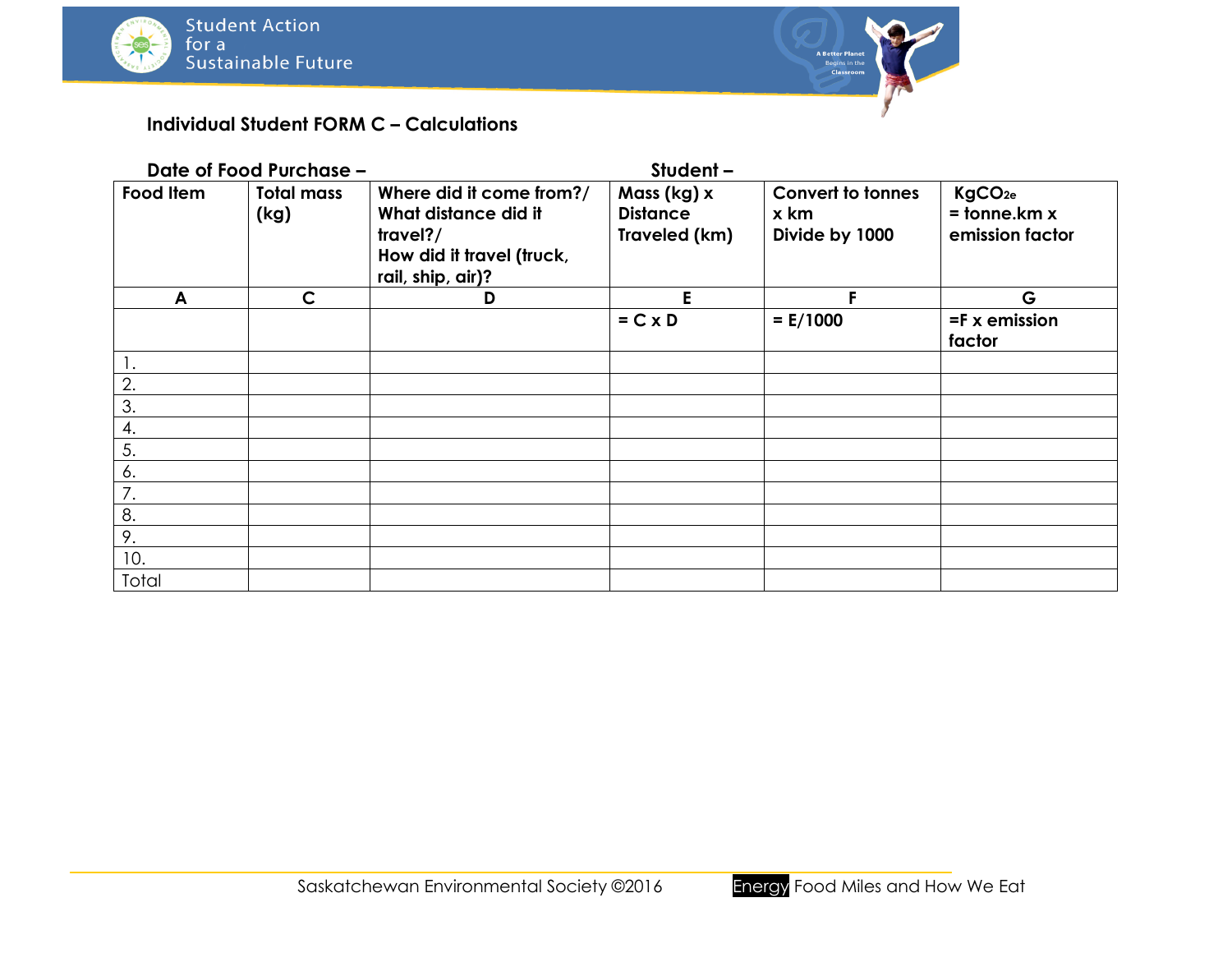



# **Master List FORM D example – Calculations** - One page per food item

| Food Item  | Person | <b>Total mass</b><br>(kg) | Where did it come from?/<br>What distance did it<br>travel?/<br>How did it travel (truck,<br>rail, ship, air)? | Mass (kg) times<br><b>Distance</b><br>Traveled (km) | <b>Convert to tonnes</b><br>x km<br>Divide by 1000          | KgCO <sub>2e</sub><br>$=$ tonne.km $x$<br>emission factor                                  |
|------------|--------|---------------------------|----------------------------------------------------------------------------------------------------------------|-----------------------------------------------------|-------------------------------------------------------------|--------------------------------------------------------------------------------------------|
| A          | B      | $\mathsf{C}$              | D                                                                                                              |                                                     |                                                             | G                                                                                          |
|            |        |                           |                                                                                                                | $= C \times D$                                      | $= E/1000$                                                  | $=$ F x emission<br>factor                                                                 |
| l .carrots | Angie  | $0.2$ kg                  | California /3000km/truck                                                                                       | $=0.2$ kg x<br>3000km<br>$=600$ kg.km               | $= 600$ kg.km $\div$ 1000<br>kg/tonne<br>$=0.6$ tonne. $km$ | $=0.6$ tonne.km $x$<br>0.18<br>kgCO <sub>2e</sub> /tonne.km<br>$= 0.108 \text{ kgCO}_{2e}$ |
|            | Pam    | , kg                      | Rosetown /150km/truck                                                                                          | $=150$ kg.km                                        | $=0.15$ tonne.km                                            | $=0.027$ kgCO <sub>2e</sub>                                                                |
|            | Joe    | 5kg                       | Washington /1500km/truck                                                                                       | $=7500$ kg.km                                       | $=7.5$ tonne. $km$                                          | $=1.35 \text{ kgCO}_{2e}$                                                                  |
| Total      |        |                           |                                                                                                                |                                                     |                                                             | Total kgCO <sub>2e</sub><br>$=0.108 + 0.027 +$<br>$1.35 = 1.48$ kgCO <sub>2e</sub>         |